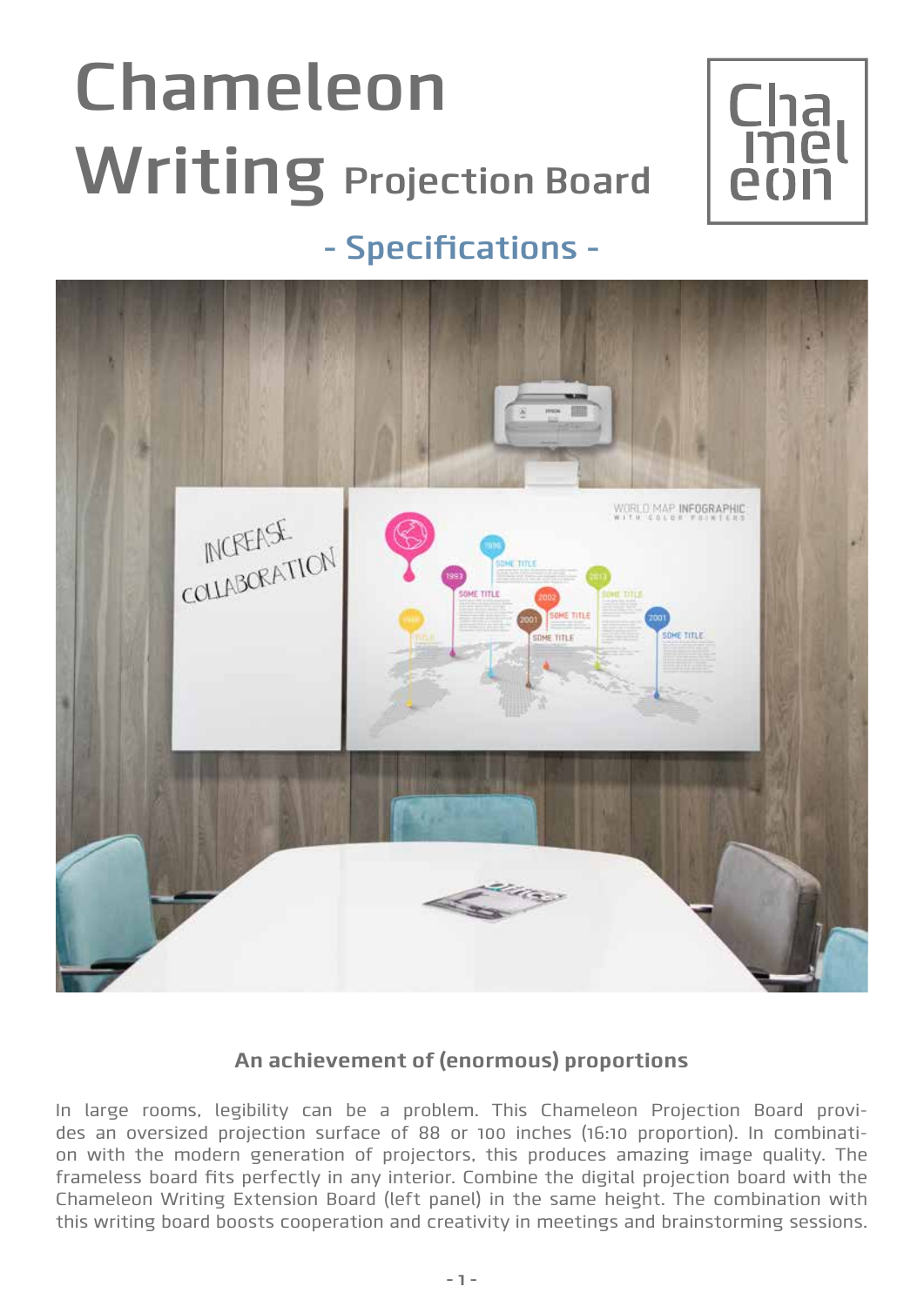

## **General**

#### **Interactive projection**

| Article number | Size board/<br>projection | <b>Aspect ratio Surface</b> |             | Gross<br>weight | <b>Nett</b><br>weight |
|----------------|---------------------------|-----------------------------|-------------|-----------------|-----------------------|
| 16005.001      | 118 x 189 cm              | 16:10 - 88"                 | Mica enamel | 35.45           | 33.45                 |
| 16005.002      | 135 x 216 cm              | 16:10 - 100" Mica enamel    |             | 45.74           | 45.74                 |

#### **Interactive (touch) projection**

| Article number | Size board/<br>projection    | <b>Aspect ratio Surface</b> |                          | Gross<br>weight | <b>Nett</b><br>weight |
|----------------|------------------------------|-----------------------------|--------------------------|-----------------|-----------------------|
| 16005.003      | 146 x 216 cm<br>135 x 216 cm |                             | 16:10 - 100" Mica enamel | 48.45           | 33,45                 |
| 16005.004      | 129 x 189 cm<br>118 x 189 cm | $16:10 - 88"$               | Mica enamel              | 45.74           | 45.74                 |

#### **Interactive projection**